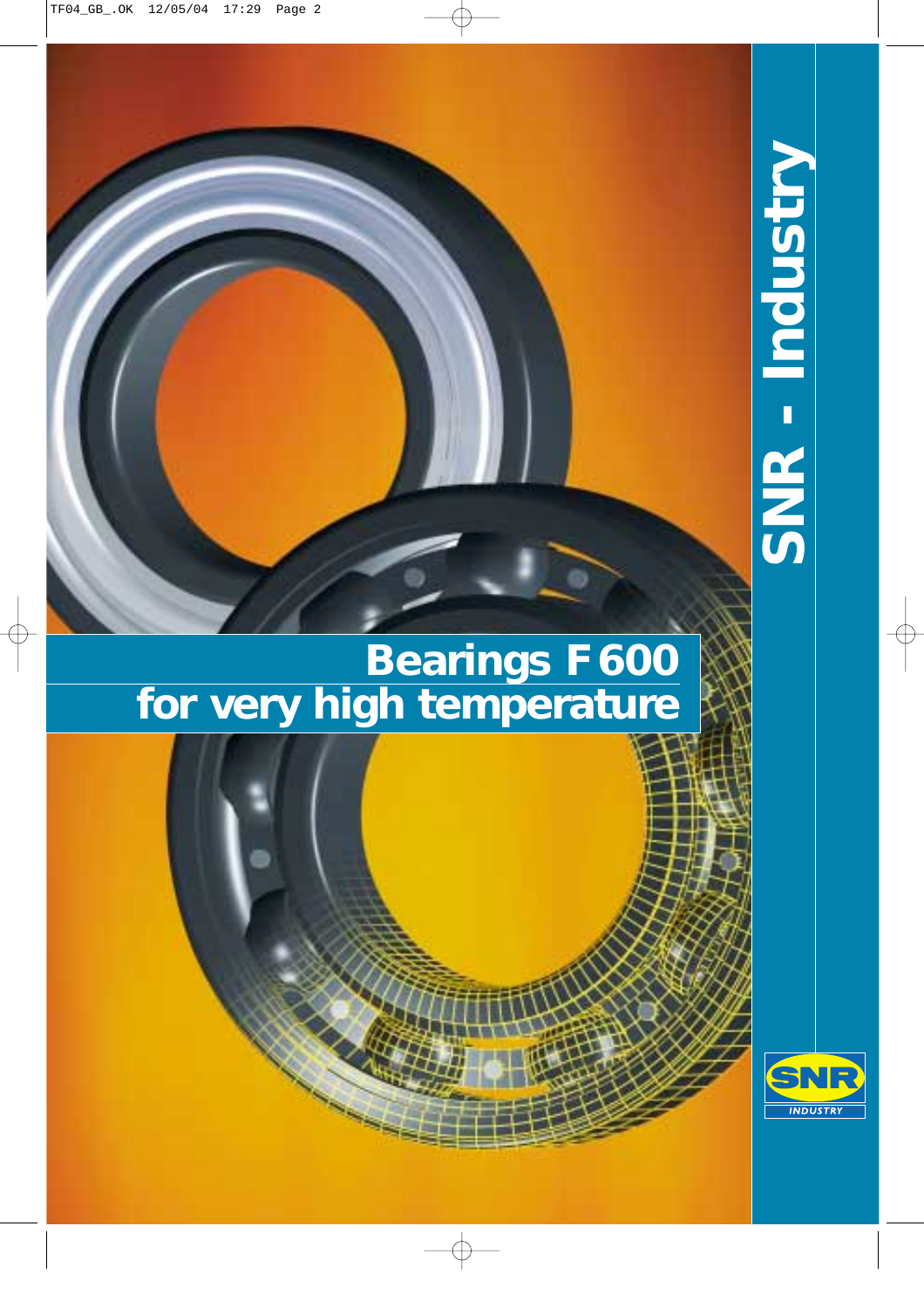# **Low material handling equipment subject to high temperature : demanding applications**

In certain industries, materials handling equipment may have to operate at very high temperature. Such is the case for ceramic, brickwork, glass processing industries and for steel mills.

SNR can offer bearings that are specifically designed for material handling equipment operating at low speed and high-temperatures (kiln cars, handling rollers, conveyor belts, etc.). These applications are often subject to the following operating conditions :

- Continuous (or intermittent) operating temperature between 200 and 350°C.
- Low speed of rotation : below 50 rpm maximum
- Moderate loads.



### **SNR F600 series : the response with appropriate characteristics**

These radial contact ball bearings have the following features and benefits :

- Large radial clearance. This clearance is sufficient to compensate for differential thermal expansion between the inner and outer rings of the bearing and for thermal of surrounding parts.
- **Heat treatment** with stabilization temper. Beyond 110 to 120°C, steel undergoes a structural change resulting in an increase of its specific volume. To limit this phenomenon, SNR F600 bearings are subject to a special high-temperature temper.
- **Pressed steel cage.**
- **Recessed markings** on both rings. This marking process allows to maintain the proper identification of

## **Selection of bearing size**

Since speed is quite low (under 50 rpm) and idle time often long, the criterion for calculating the bearing is based on its static load. The Bearing Characteristics Table on the following page indicates the maximum permissible static load for each SNR F600 bearing size. Of course, this static load depends on the operating temperature since the steel hardness drops as its temperature rises.



*Recommended Fitting Tolerance*

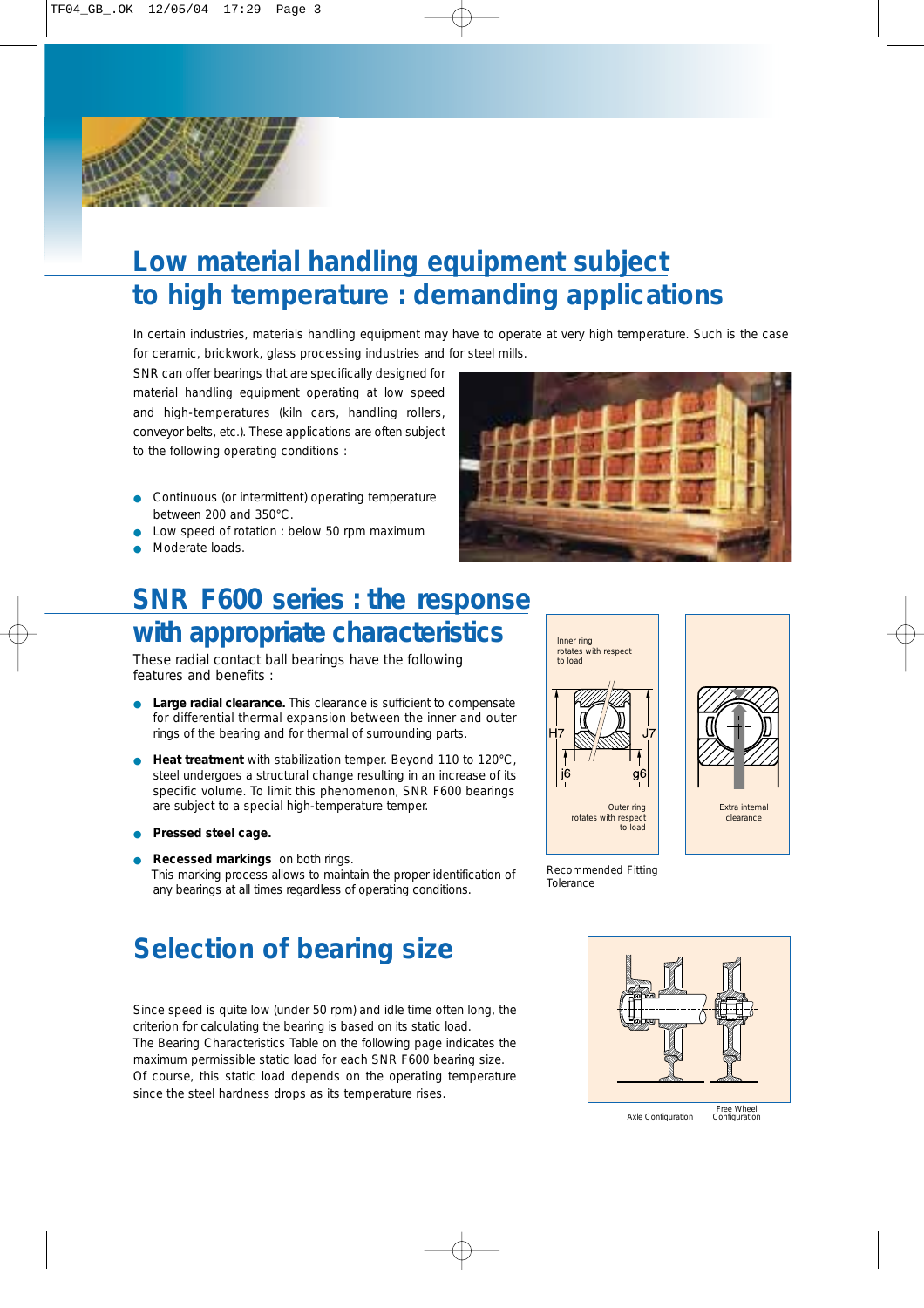# **Bearing type selection and instructions for use**

### *SNR F600 : Standard Type*

- If additional lubricant is necessary prior to fitting, use the KLÜBER WOLFRASYN ULAF 60 compound and insert the quantity recommended in the table. Make sure that it goes between the balls and the raceways. The compound that has the texture of a paste will turn into a powder once the volatile component evaporates.
- Use KLÜBER WOLFRASYN ULAF 60 FLUID for relubrication during operation.
- Caution : Bearings should be neither washed nor oiled at installation.

### *SNR F604, Greased and Shielded Type*

### *SNR F605, Special Type for Limestone*



|                                                                                                                                                                                                                                                                                                                                                                                                                                                                                                                                       |                                                                                                                                                                                                                                                                                                                                 | Bearing type selection and instructions for use                                                                                                                                   |                                                                                                                             |                                                                                                                                                                                                                                                   |                                                                                                           |                                                                                                             |                                                                                                      |                                                                                                                                          |                                                                                                             |                                                                                                                    |
|---------------------------------------------------------------------------------------------------------------------------------------------------------------------------------------------------------------------------------------------------------------------------------------------------------------------------------------------------------------------------------------------------------------------------------------------------------------------------------------------------------------------------------------|---------------------------------------------------------------------------------------------------------------------------------------------------------------------------------------------------------------------------------------------------------------------------------------------------------------------------------|-----------------------------------------------------------------------------------------------------------------------------------------------------------------------------------|-----------------------------------------------------------------------------------------------------------------------------|---------------------------------------------------------------------------------------------------------------------------------------------------------------------------------------------------------------------------------------------------|-----------------------------------------------------------------------------------------------------------|-------------------------------------------------------------------------------------------------------------|------------------------------------------------------------------------------------------------------|------------------------------------------------------------------------------------------------------------------------------------------|-------------------------------------------------------------------------------------------------------------|--------------------------------------------------------------------------------------------------------------------|
| <b>SNR F600 : Standard Type</b>                                                                                                                                                                                                                                                                                                                                                                                                                                                                                                       |                                                                                                                                                                                                                                                                                                                                 |                                                                                                                                                                                   |                                                                                                                             |                                                                                                                                                                                                                                                   |                                                                                                           |                                                                                                             |                                                                                                      |                                                                                                                                          |                                                                                                             |                                                                                                                    |
| This bearing type is open with a black finish appearance. It benefits from a special surface treatment over the entire bearing.<br>This surface treatment gives the bearing better resistance to corrosion and act as ad a basic dry lubrication that is adequate<br>for applications where speed and loads are not severe.<br>• If additional lubricant is necessary prior to fitting, use the KLÜBER WOLFRASYN ULAF 60 compound and insert the quantity<br>• Caution : Bearings should be neither washed nor oiled at installation. | recommended in the table. Make sure that it goes between the balls and the raceways. The compound that has the texture<br>of a paste will turn into a powder once the volatile component evaporates.<br>Use KLÜBER WOLFRASYN ULAF 60 FLUID for relubrication during operation.                                                  |                                                                                                                                                                                   |                                                                                                                             |                                                                                                                                                                                                                                                   |                                                                                                           |                                                                                                             |                                                                                                      |                                                                                                                                          |                                                                                                             |                                                                                                                    |
| <b>SNR F604, Greased and Shielded Type</b>                                                                                                                                                                                                                                                                                                                                                                                                                                                                                            |                                                                                                                                                                                                                                                                                                                                 |                                                                                                                                                                                   |                                                                                                                             |                                                                                                                                                                                                                                                   |                                                                                                           |                                                                                                             |                                                                                                      |                                                                                                                                          |                                                                                                             |                                                                                                                    |
| This bearing type with a black finish is suited for heavily contaminated environment. In addition to the special surface treatment,<br>it is pre-lubricated with a high-temperature grease and protected by two built-in shields.                                                                                                                                                                                                                                                                                                     |                                                                                                                                                                                                                                                                                                                                 |                                                                                                                                                                                   |                                                                                                                             |                                                                                                                                                                                                                                                   |                                                                                                           |                                                                                                             |                                                                                                      |                                                                                                                                          |                                                                                                             |                                                                                                                    |
| <b>SNR F605, Special Type for Limestone</b><br>This open bearing type is designed for use in limestone kiln. It has a glossy appearance<br>and is stabilized for temperature up to 350°C, but it comes with no surface treatment. We<br>recommend filling the housing empty space with a polytetrafluorethylene-type lubricant.<br>The special treatment of the F600 series treatments can be applied to other sizes and<br>other types of bearings (e.g. spherical roller bearings).                                                 |                                                                                                                                                                                                                                                                                                                                 |                                                                                                                                                                                   |                                                                                                                             |                                                                                                                                                                                                                                                   |                                                                                                           |                                                                                                             |                                                                                                      |                                                                                                                                          |                                                                                                             |                                                                                                                    |
| Please consult with SNR Technical Services.                                                                                                                                                                                                                                                                                                                                                                                                                                                                                           |                                                                                                                                                                                                                                                                                                                                 |                                                                                                                                                                                   |                                                                                                                             |                                                                                                                                                                                                                                                   |                                                                                                           |                                                                                                             | D                                                                                                    |                                                                                                                                          |                                                                                                             |                                                                                                                    |
| Bearing<br>Reference                                                                                                                                                                                                                                                                                                                                                                                                                                                                                                                  | Recommended Dimensions<br>Quantity of<br>lubricant (grams)<br>for F600 serie                                                                                                                                                                                                                                                    | mm                                                                                                                                                                                |                                                                                                                             |                                                                                                                                                                                                                                                   |                                                                                                           | Maximum load (x1000 Newtons) recommended<br>at speed lower than 50 rpm<br>and at operating temperature of : |                                                                                                      |                                                                                                                                          |                                                                                                             |                                                                                                                    |
|                                                                                                                                                                                                                                                                                                                                                                                                                                                                                                                                       | (For guidance) d                                                                                                                                                                                                                                                                                                                | D                                                                                                                                                                                 | B                                                                                                                           | $200^\circ$ 250 $^\circ$<br>Free Wheel Configuration                                                                                                                                                                                              | $300^\circ$ 350 $^\circ$                                                                                  |                                                                                                             |                                                                                                      | <b>Axle Configuration</b>                                                                                                                |                                                                                                             | 200° 250° 300° 350°                                                                                                |
| 6004 F600<br>6007 F600<br>6008 F600<br>6204 F600<br>6205 F600<br>6206 F600<br>6207 F600<br>6208 F600<br>6209 F600<br>6210 F600<br>6211 F600<br>6212 F600<br>6213 F600<br>6214 F600<br>6217 F600<br>6220 F600                                                                                                                                                                                                                                                                                                                          | F604 F605<br>0,6<br>F604 F605<br>1,3<br>F604 F605<br>1,7<br>F604 F605<br>0,9<br>F604 F605<br>1,1<br>F604 F605<br>1,7<br>F604 F605<br>2,4<br>F604 F605<br>3,2<br>F604 F605<br>4,0<br>F604 F605<br>4,6<br>F604 F605<br>6,0<br>F604 F605<br>7,2<br>F604 F605<br>8,6<br>F604 F605<br>10,0<br>F604 F605<br>16,0<br>F604 F605<br>30,0 | 42<br>20<br>35<br>62<br>68<br>40<br>47<br>20<br>25<br>52<br>30<br>62<br>35<br>72<br>80<br>40<br>45<br>85<br>50<br>90<br>55 100<br>60 110<br>65 120<br>70 125<br>85 150<br>100 180 | 12<br>$\sqrt{14}$<br><b>15</b><br>$\sqrt{14}$<br>15<br>16<br>$-17$<br>-18<br>19<br>20<br>21<br>22<br>23<br>24<br>28<br>- 34 | $1,7$ $1,5$ $1,3$ $1,0$<br>3,1<br>3,4<br>3,5<br>3,8<br>2,2<br>2,0<br>2,4<br>2,6<br>3,4<br>3,8<br>5,1<br>4,6<br>5,4<br>6,0<br>6,2<br>6,8<br>7,0<br>7,7<br>8,7<br>9,7<br>12,0<br>10,8<br>13,3<br>12,0<br>14,7<br>13,2<br>$21,3$ 19,2<br>$31,0$ 27,9 | 2,6<br>2,9<br>1,7<br>2,0<br>2,8<br>3,8<br>4,5<br>5,1<br>5,8<br>7,3<br>9,0<br>10,0<br>11,0<br>16,0<br>23,3 | 2,1<br>2,3<br>1,3<br>1,6<br>2,3<br>3,1<br>3,6<br>4,1<br>4,6<br>5,8<br>7,2<br>8,0<br>8,8<br>12,8<br>18,6     | 4,9<br>5,5<br>3,2<br>3,8<br>5,4<br>7,3<br>8,6<br>9,8<br>11,1<br>13,9<br>17,3<br>19,2<br>21,1<br>44,6 | $2,4$ $2,3$ $2,0$<br>4,6<br>5,2<br>3,0<br>3,6<br>5,1<br>6,9<br>8,1<br>9,2<br>10,4<br>13,1<br>16,2<br>18,0<br>19,8<br>$30,7$ 28,8<br>41,9 | 4,1<br>4,6<br>2,6<br>3,2<br>4,5<br>6,1<br>7,2<br>8,2<br>9,3<br>11,6<br>14,4<br>16,0<br>17,6<br>25,6<br>37,2 | 1,6<br>3,3<br>3,7<br>2,1<br>2,5<br>3,6<br>4,9<br>5,7<br>6, 6<br>7,4<br>9,3<br>11,5<br>12,8<br>14,1<br>20,5<br>29,8 |



Please consult with our Sales Representative for references that are not listed in above table or are printed in italic.